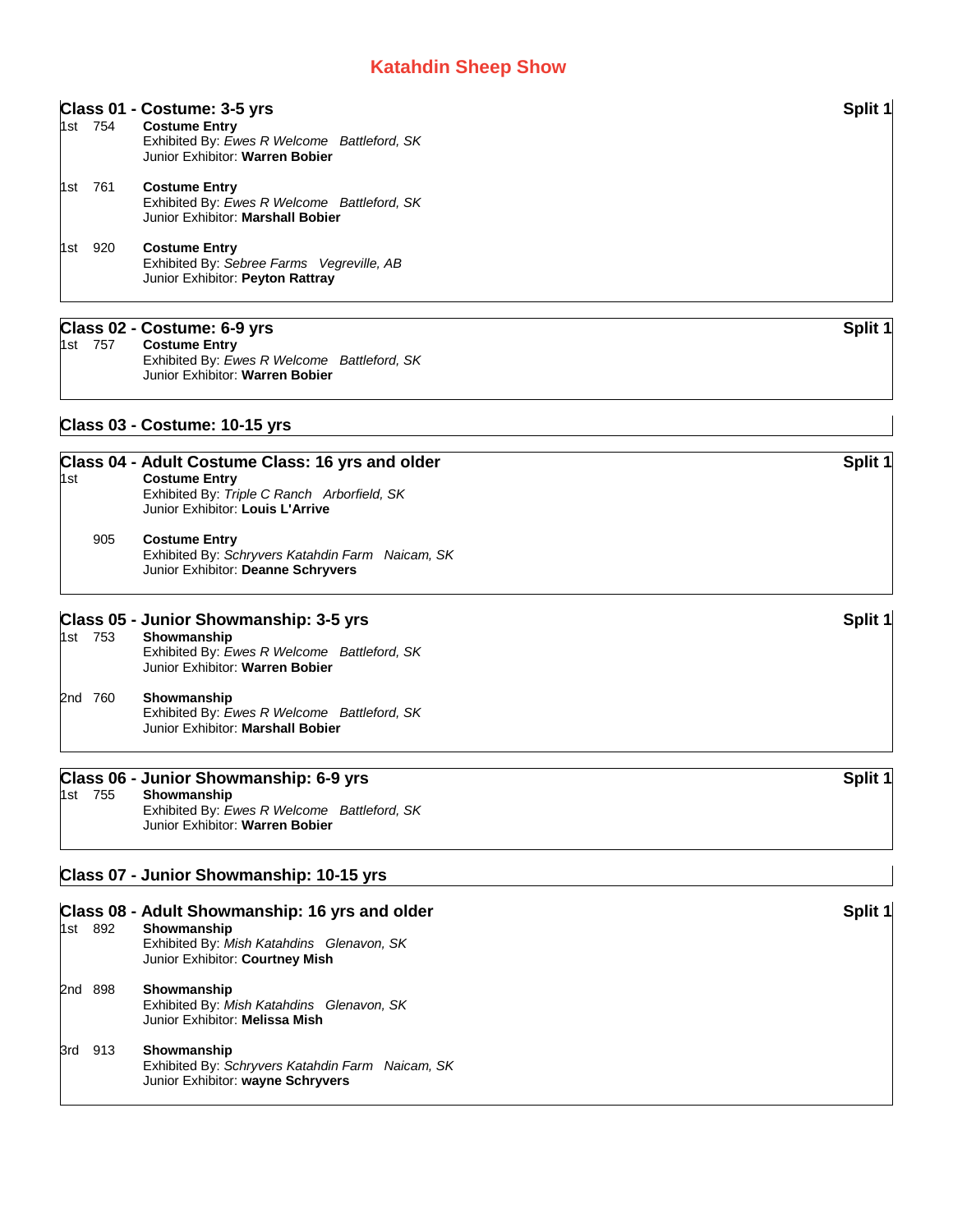| 1st | 758     | Class 09 - Pen of Three Ewe Lambs born 2013<br>Exhibited By: Ewes R Welcome Battleford, SK<br>JDB38A | Reg #: CAN24056              | B: Jim & Donna Bruynooghe  | Split 1 |
|-----|---------|------------------------------------------------------------------------------------------------------|------------------------------|----------------------------|---------|
|     |         | JDB45A                                                                                               | Reg #: CAN24119              |                            |         |
|     |         | JDB19A                                                                                               | Reg #: CAN24053              |                            |         |
|     | 2nd 843 | Exhibited By: Triple C Ranch Arborfield, SK<br>CCC 97A                                               | Reg #: 24125                 | B: J & L L'Arrivee         |         |
|     |         | CCC 75A                                                                                              | Reg #: 24123                 |                            |         |
|     |         | CCC65A                                                                                               | Reg #: APPLIED               |                            |         |
| 3rd | 915     | Exhibited By: Schryvers Katahdin Farm<br><b>DSKF 153A</b>                                            | Naicam, SK<br>Reg #: APPLIED | B: Schryvers Katahdin Farm |         |
|     |         | <b>DSKF 33A</b>                                                                                      | Reg #: APPLIED               |                            |         |
|     |         | <b>DSKF 29A</b>                                                                                      | Reg #: APPLIED               |                            |         |
| 4th | 924     | Exhibited By: Sebree Farms<br>Vegreville, AB<br><b>SEB 177A</b>                                      | Reg #: APPLIED               | B: Greg & Val Sebree       |         |
|     |         | <b>BDR 32A</b>                                                                                       | Reg #: APPLIED               |                            |         |
|     |         | <b>BDR 10A</b>                                                                                       | Reg #: APPLIED               |                            |         |

| Class 10 - Ewe Lamb May 28 2013 - Nov 26 2013 | Split 1 |
|-----------------------------------------------|---------|
|-----------------------------------------------|---------|

| 1st | 923 | <b>SEB 149A</b><br>$S:$ SEB 5N                          | Reg #: [CAN]24183<br>$D:JB$ 395  | DOB: 2013-05-28          |
|-----|-----|---------------------------------------------------------|----------------------------------|--------------------------|
|     |     | Exhibited By: Sebree Farms Vegreville, AB               |                                  | B: Greg & Val Sebree     |
| 2nd | 886 | <b>MISH A471</b><br>S: ADS 0115Y                        | Reg #: [CAN]24118<br>D: MISH 31A | DOB: 2013-05-29          |
|     |     | Exhibited By: Mish Katahdins Glenavon, SK               |                                  | <b>B: Mish Katahdins</b> |
| 3rd | 928 | <b>SEB 133A</b><br>$S:$ SEB 5W                          | Reg #: APPLIED<br>$D:JB$ 32S     | DOB: 2013-04-19          |
|     |     | Exhibited By: Sebree Farms Vegreville, AB               |                                  | B: Greg & Val Sebree     |
| 4th | 929 | <b>BDR 146A</b>                                         | Reg #: APPLIED                   | DOB: 2013-05-28          |
|     |     | S: CCC 43W<br>Exhibited By: Sebree Farms Vegreville, AB | D: BDR 15W                       | B: Breanne Rattray       |

# **Class 11 - Ewe Lamb Feb 28 2013 - May 27 2013 Split 1**

| 1st     | 903 | <b>DSKF 129A</b><br>S: DSKF 22Y                                  | Reg #: 24061<br>D: CCC 288S |                            | DOB: 2013-03-12 |
|---------|-----|------------------------------------------------------------------|-----------------------------|----------------------------|-----------------|
|         |     | Exhibited By: Schryvers Katahdin Farm Naicam, SK                 |                             | B: Schryvers Katahdin Farm |                 |
| 2nd 896 |     | <b>JJCM A394</b>                                                 | Reg #: - [CAN] 24112-       |                            | DOB: 2013-03-02 |
|         |     | S: ADS 0111Y<br>Exhibited By: Mish Katahdins Glenavon, SK        | D: JJCM 652X                | B: Mish Katahdins          |                 |
| 3rd     | 910 | <b>DSKF 60A</b>                                                  | Reg #: 24058                |                            | DOB: 2013-03-05 |
|         |     | S: JJCM 297W<br>Exhibited By: Schryvers Katahdin Farm Naicam, SK | <b>D: DSKF 128W</b>         | B: Schryvers Katahdin Farm |                 |
| 4th     | 841 | CCC12A                                                           | Reg #: APPLIED              |                            | DOB: 2013-03-02 |
|         |     | S: CC12Z<br>Exhibited By: Triple C Ranch Arborfield, SK          | D: CCC333T                  | B: J & L L'Arrivee         |                 |
| 5th     | 838 | CCC 37A                                                          | Reg #: APPLIED              |                            | DOB: 2013-03-09 |
|         |     | S: CCC 12Z<br>Exhibited By: Triple C Ranch Arborfield, SK        | D: CCC 134A                 | B: J & L L'Arrivee         |                 |
|         |     |                                                                  |                             |                            |                 |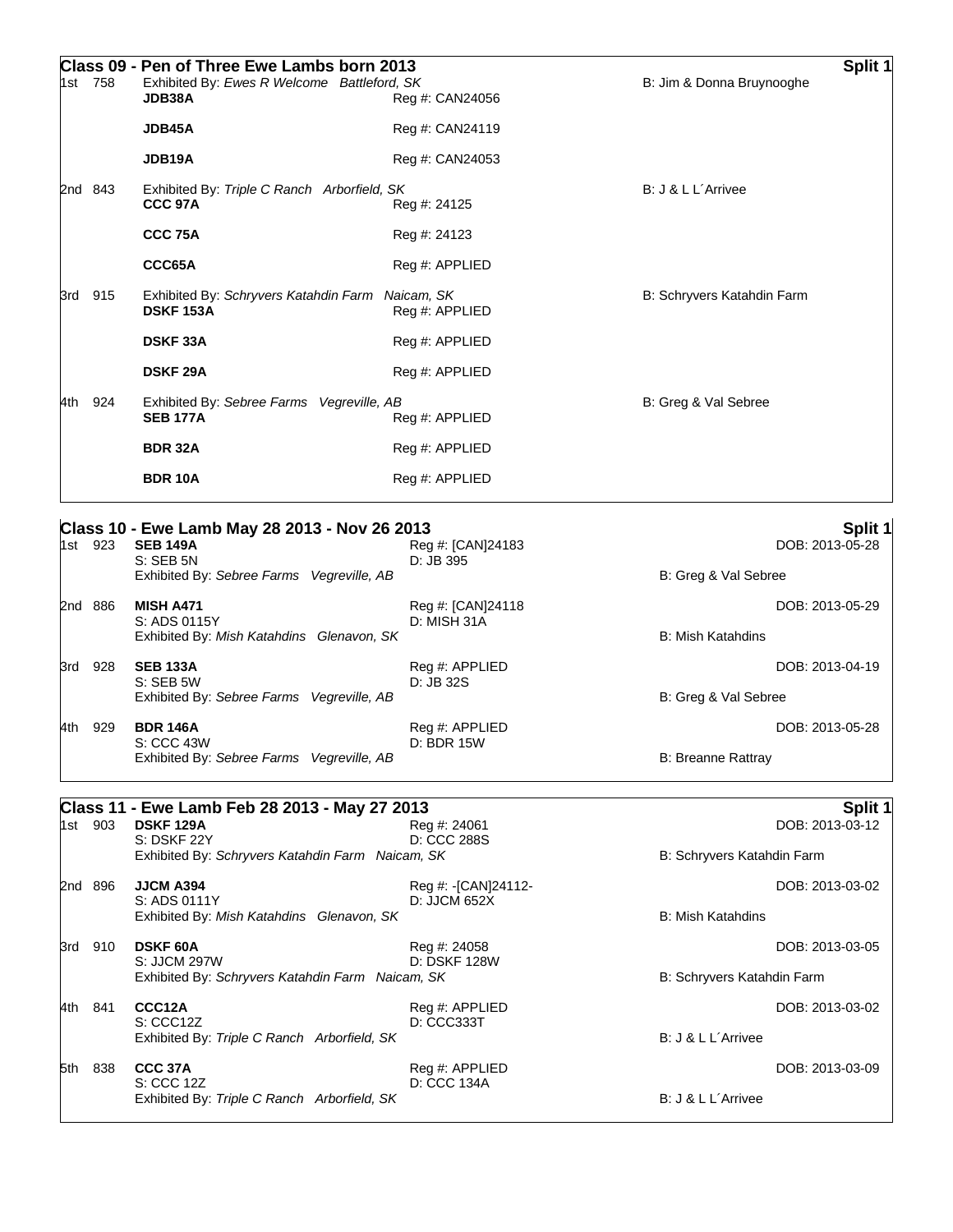|       | 1st 756 | Class 12 - Ewe Lamb Nov 28 prev year - Feb 27 2013<br>JDB42A<br>S:JDB23Z | Reg #: CAN24054<br>D: BRT902            | Split 1<br>DOB: 2013-02-24 |
|-------|---------|--------------------------------------------------------------------------|-----------------------------------------|----------------------------|
|       |         | Exhibited By: Ewes R Welcome Battleford, SK                              |                                         | B: Jim & Donna Bruynooghe  |
|       | 2nd 891 | <b>JJCM A304</b><br>S: ADS 0111Y                                         | Reg #: -[CAN]24114-<br>D: JJCM 692X     | DOB: 2013-02-22            |
|       |         | Exhibited By: Mish Katahdins Glenavon, SK                                |                                         | <b>B: Mish Katahdins</b>   |
|       |         | Class 13 - Ewe May 28 2012 - Nov 27 2012                                 |                                         | Split 1                    |
|       | 1st 927 | <b>SEB 185Z</b><br>S: SEB 5W                                             | Reg #: -[CAN]23503<br><b>D: SEB 60R</b> | DOB: 2012-05-30            |
|       |         | Exhibited By: Sebree Farms Vegreville, AB                                |                                         | B: Greg & Val Sebree       |
|       | 2nd 918 | <b>SEB 125Z</b><br>S: SEB 5W                                             | Reg #: APPLIED<br>D: JB 32S             | DOB: 2012-05-28            |
|       |         | Exhibited By: Sebree Farms Vegreville, AB                                |                                         | B: Greg & Val Sebree       |
|       |         | Class 14 - Ewe Nov 28 prev year - May 27 2012                            |                                         | Split 1                    |
|       | 1st 845 | CCC73Z<br>S: SRT6S                                                       | Reg #: 23414<br>D: CCC99S               | DOB: 2012-03-11            |
|       |         | Exhibited By: Triple C Ranch Arborfield, SK                              |                                         | B: J & L L'Arrivee         |
|       | 2nd 906 | <b>DSKF 100Z</b>                                                         | Reg #: 23590<br>D: DSKF 842U            | DOB: 2012-03-03            |
|       |         | S: JJCM 297W<br>Exhibited By: Schryvers Katahdin Farm Naicam, SK         |                                         | B: Schryvers Katahdin Farm |
|       | 3rd 914 | <b>DSKF 51Z</b>                                                          | Reg #: 23584                            | DOB: 2012-02-24            |
|       |         | S: JJCM 297W<br>Exhibited By: Schryvers Katahdin Farm Naicam, SK         | D: DSKF 102W                            | B: Schryvers Katahdin Farm |
| 4th   | 909     | <b>DSKF70Z</b>                                                           | Reg #: 23587                            | DOB: 2012-02-28            |
|       |         | S: JJCM 297W<br>Exhibited By: Schryvers Katahdin Farm Naicam, SK         | D: DSKF 876U                            | B: Schryvers Katahdin Farm |
|       | 5th 762 | JDB3Z                                                                    | Reg #: CAN23111                         | DOB: 2012-03-09            |
|       |         | S: CCC126T                                                               | D: JDB10X                               |                            |
|       |         | Exhibited By: Ewes R Welcome Battleford, SK                              |                                         | B: Jim & Donna Bruynooghe  |
| 6th   | 752     | JDB26Z<br>S: CCC126T                                                     | Reg #: CAN23265<br>D:JDB18X             | DOB: 2012-03-21            |
|       |         | Exhibited By: Ewes R Welcome Battleford, SK                              |                                         | B: Jim & Donna Bruynooghe  |
| 7th - | 895     | <b>JJCM 250Z</b><br>S: JJCM 796U                                         | Reg #: P-[CAN]23285-A<br>D: JJCM 432W   | DOB: 2012-02-25            |
|       |         | Exhibited By: Mish Katahdins Glenavon, SK                                |                                         | <b>B: Mish Katahdins</b>   |
|       |         | Class 15 - Ewe on or before Nov 27 2011                                  |                                         | Split 1                    |
|       | 1st 889 | <b>JJCM 521X</b><br>S: COR 08-22                                         | Reg #: P-[CAN]21916-A<br>D: JJCM 255W   | DOB: 2010-05-31            |
|       |         | Exhibited By: Mish Katahdins Glenavon, SK                                |                                         | <b>B: Mish Katahdins</b>   |
|       | 2nd 900 | <b>MISH 14Y</b><br>S: JJCM 4T                                            | Reg #: P-[CAN]22547-A<br>D: DSKF 8W     | DOB: 2011-03-02            |
|       |         | Exhibited By: Mish Katahdins Glenavon, SK                                |                                         | B: Mish Kids               |
| 3rd   | 759     | <b>JDB18X</b>                                                            | Reg #: CAN22483-A                       | DOB: 2010-04-05            |
|       |         | S: JDB1R<br>Exhibited By: Ewes R Welcome Battleford, SK                  | D: MMM172P                              | B: Jim & Donna Bruynooghe  |
| 4th l | 844     | CCC4X                                                                    | Reg #: 21934                            | DOB: 2010-01-21            |
|       |         | S: CCC336N<br>Exhibited By: Triple C Ranch Arborfield, SK                | D: CCC28S                               | B: J & L L'Arrivee         |
| 5th   | 917     | <b>BDR 15W</b>                                                           | Reg #: P-[CAN]22308-A                   | DOB: 2009-03-11            |
|       |         | <b>S: SEB 5S</b>                                                         | D: FLK 43R                              |                            |
|       |         | Exhibited By: Sebree Farms Vegreville, AB                                |                                         | <b>B: Breanne Rattray</b>  |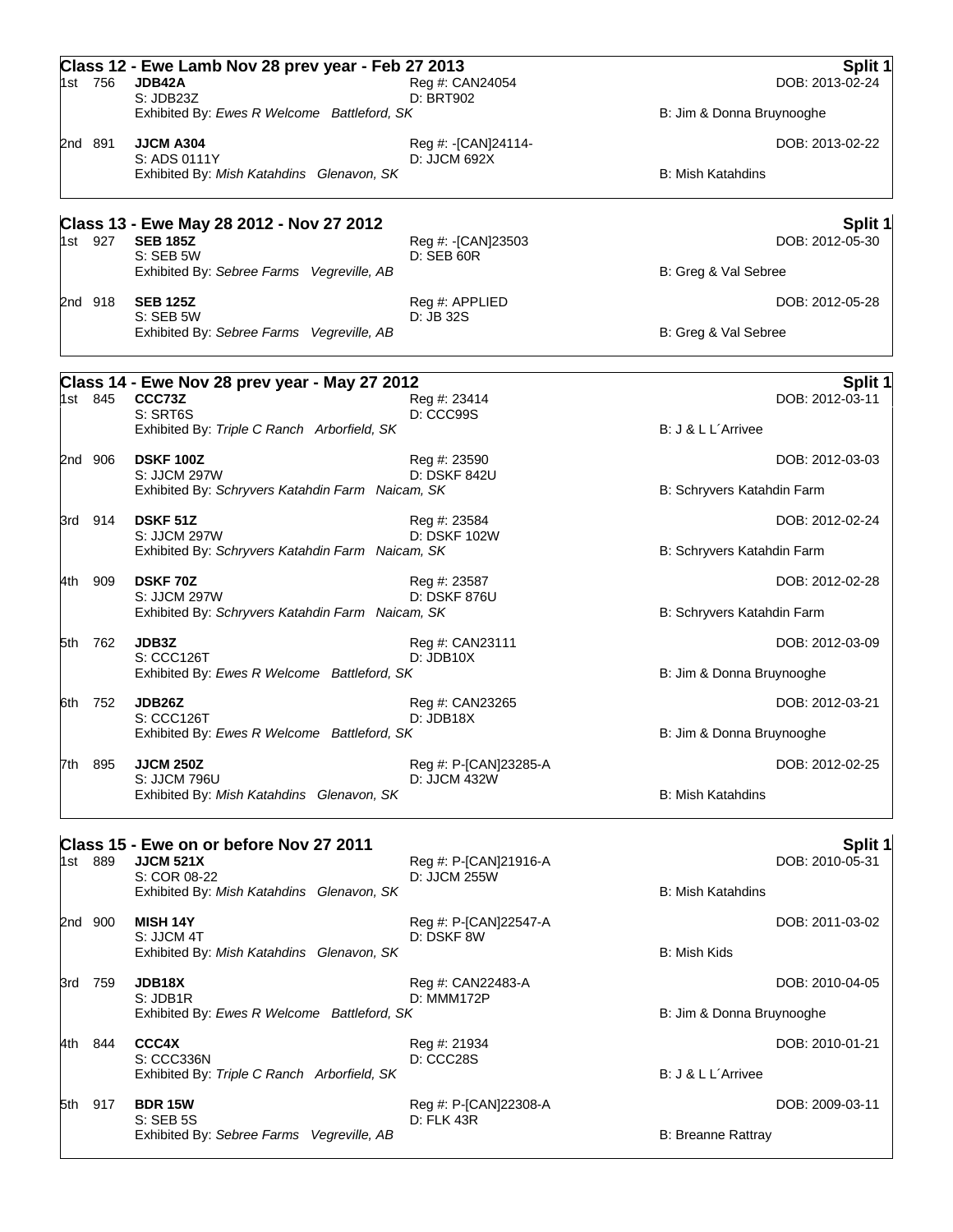|     | 1st 889 | <b>Class 16 - Grand Champion and Reserve Grand Champion Ewe</b><br><b>JJCM 521X</b><br>S: COR 08-22 | Reg #: P-[CAN]21916-A<br>D: JJCM 255W |                            | Split 0<br>DOB: 2010-05-31 |
|-----|---------|-----------------------------------------------------------------------------------------------------|---------------------------------------|----------------------------|----------------------------|
|     |         | Exhibited By: Mish Katahdins Glenavon, SK                                                           |                                       | <b>B: Mish Katahdins</b>   |                            |
|     | 2nd 845 | CCC73Z<br>S: SRT6S<br>Exhibited By: Triple C Ranch Arborfield, SK                                   | Reg #: 23414<br>D: CCC99S             | B: J & L L'Arrivee         | DOB: 2012-03-11            |
|     |         | Class 17 - Ram Lamb Feb 28 2013 - May 27 2013                                                       |                                       |                            | Split 1                    |
|     | 1st 894 | <b>JJCM A401</b><br>S: BRT 213W                                                                     | Reg #: -[CAN]24091-<br>D: JJCM 308W   |                            | DOB: 2013-03-03            |
|     |         | Exhibited By: Mish Katahdins Glenavon, SK                                                           |                                       | <b>B: Mish Katahdins</b>   |                            |
|     | 2nd 912 | <b>DSKF 59A</b><br>S: JJCM 297W                                                                     | Reg #: 24059<br><b>D: DSKF 848U</b>   |                            | DOB: 2013-03-05            |
|     |         | Exhibited By: Schryvers Katahdin Farm Naicam, SK                                                    |                                       | B: Schryvers Katahdin Farm |                            |
|     | 3rd 908 | <b>DSKF88A</b>                                                                                      | Reg #: 24060                          |                            | DOB: 2013-03-08            |
|     |         | S: JJCM 297W<br>Exhibited By: Schryvers Katahdin Farm Naicam, SK                                    | D: CCC 46T19                          | B: Schryvers Katahdin Farm |                            |
|     | 4th 922 | <b>SEB 27A</b>                                                                                      | Reg #: P-CAN-24180A                   |                            | DOB: 2013-03-12            |
|     |         | S: SEB 5W<br>Exhibited By: Sebree Farms Vegreville, AB                                              | D: FLK 368Y                           | B: Greg & Val Sebree       |                            |
|     |         |                                                                                                     |                                       |                            |                            |
| 5th | 890     | JJCM A384<br>S: ADS 0111Y                                                                           | Reg #: -[CAN]24113-<br>D: JJCM 662X   |                            | DOB: 2013-03-01            |
|     |         | Exhibited By: Mish Katahdins Glenavon, SK                                                           |                                       | <b>B: Mish Katahdins</b>   |                            |
|     | 921     | <b>BDR 39A</b><br>S: CCC 43W                                                                        | Reg #: APPLIED<br>D: BDR 150X         |                            | DOB: 2013-04-12            |
|     |         | Exhibited By: Sebree Farms Vegreville, AB                                                           |                                       | <b>B: Breanne Rattray</b>  |                            |
|     | 916     | <b>SEB 16A</b>                                                                                      | Reg #: APPLIED                        |                            | DOB: 2013-04-11            |
|     |         | S: SEB 5W<br>Exhibited By: Sebree Farms Vegreville, AB                                              | D: BRT 988S                           | B: Greg & Val Sebree       |                            |
|     | 836     | <b>CCC118A</b>                                                                                      | Reg #: APPLIED                        |                            | DOB: 2013-03-27            |
|     |         | S: SRT6S<br>Exhibited By: Triple C Ranch Arborfield, SK                                             | D: CCC25Y                             | B: J & L L'Arrivee         |                            |
|     |         |                                                                                                     |                                       |                            |                            |
|     | 827     | <b>PRK 28A</b><br>S: JDB 2X                                                                         | Reg #: APPLIED<br>D: JDB 1W           |                            | DOB: 2013-03-04            |
|     |         | Exhibited By: Kish, Pam Leross, SK                                                                  |                                       | B: Pam Kish                |                            |
|     | 839     | CCC10A<br>S: CCC12Z                                                                                 | Reg #: APPLIED<br><b>D: CCC188X</b>   |                            | DOB: 2013-03-01            |
|     |         | Exhibited By: Triple C Ranch Arborfield, SK                                                         |                                       | B: J & L L'Arrivee         |                            |
|     |         | Class 18 - Ram Lamb Nov 26 Prev Year - Feb 27 2013                                                  |                                       |                            | Split 1                    |
|     | 1st 888 | JJCM A342                                                                                           | Reg #: P-[CAN]24101-A                 |                            | DOB: 2013-02-26            |
|     |         | S: JJCM 4T<br>Exhibited By: Mish Katahdins Glenavon, SK                                             | D: JJCM 154T                          | <b>B: Mish Katahdins</b>   |                            |
|     |         | Class 19 - Ram May 28 2012 - Nov 27 2012                                                            |                                       |                            | Split 1                    |
|     | 1st 899 | <b>MISH 35Z</b>                                                                                     | Reg #: S-[CAN]24115-A                 |                            | DOB: 2012-06-02            |
|     |         | S: ADS 0111Y<br>Exhibited By: Mish Katahdins Glenavon, SK                                           | D: MISH 11Y                           | B: Mish Kids               |                            |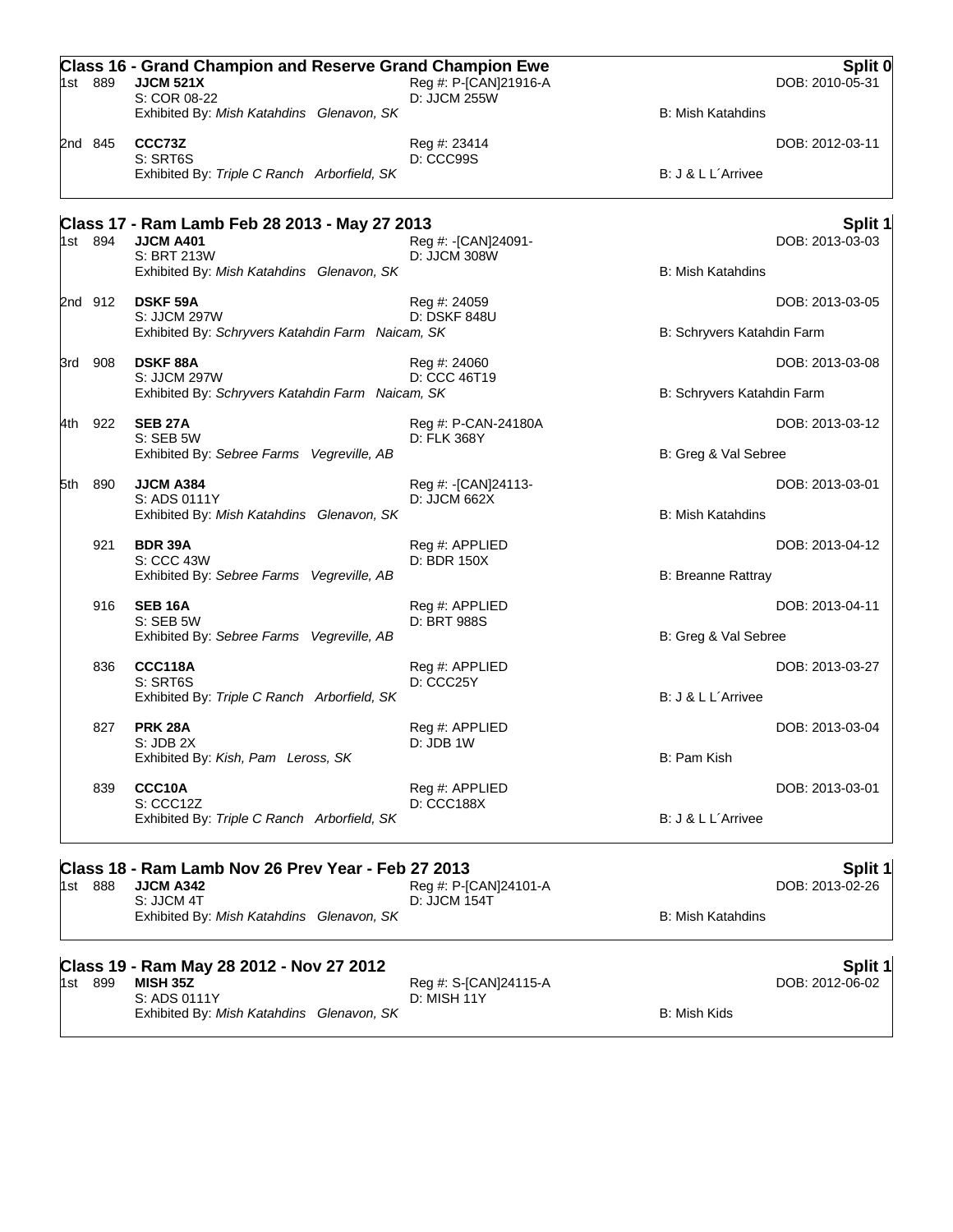|     |         | Class 20 - Ram Nov 28 prev yr - May 27 2012            |                                       | Split '                   |
|-----|---------|--------------------------------------------------------|---------------------------------------|---------------------------|
| 1st | 893     | <b>JJCM 274Z</b><br>S: JJCM 796U                       | Reg #: S-[CAN]23291-A<br>D: JJCM 178S | DOB: 2012-03-06           |
|     |         | Exhibited By: Mish Katahdins Glenavon, SK              |                                       | B: Mish Katahdins         |
|     | 2nd 842 | JDB <sub>23</sub> Z<br>S: CCC123T                      | Reg #: 23110<br>D: BTS40R             | DOB: 2012-03-21           |
|     |         | Exhibited By: Triple C Ranch Arborfield, SK            |                                       | B: J & D Bruynooghe       |
| 3rd | 926     | <b>BDR 184Z</b>                                        | Reg #: S-[CAN]23489_A                 | DOB: 2012-04-04           |
|     |         | S: SEB 5W<br>Exhibited By: Sebree Farms Vegreville, AB | D: FLK 40R                            | <b>B: Breanne Rattray</b> |
| 4th | 828     | <b>SEB 88Z</b>                                         | Reg #: P-[CAN]23900-A                 | DOB: 2012-03-25           |
|     |         | S: CCC 43W<br>Exhibited By: Kish, Pam Leross, SK       | D: SEB 148W                           | B: Greg & Val Sebree      |
|     |         | Class 21 - Ram on or before Nov 27 2011                |                                       |                           |

|     | 1st 893 | <b>Class 22 - Grand Champion and Reserve Grand Champion Ram</b><br><b>JJCM 274Z</b><br>Reg #: S-[CAN]23291-A | Split 0<br>DOB: 2012-03-06 |  |
|-----|---------|--------------------------------------------------------------------------------------------------------------|----------------------------|--|
|     |         | S: JJCM 796U<br>D: JJCM 178S                                                                                 |                            |  |
|     |         | Exhibited By: Mish Katahdins Glenavon, SK                                                                    | <b>B: Mish Katahdins</b>   |  |
|     | 2nd 894 | <b>JJCM A401</b><br>Reg #: -[CAN]24091-                                                                      | DOB: 2013-03-03            |  |
|     |         | S: BRT 213W<br>D: JJCM 308W                                                                                  |                            |  |
|     |         | Exhibited By: Mish Katahdins Glenavon, SK                                                                    | <b>B: Mish Katahdins</b>   |  |
|     |         | <b>Class 24 - Produce of Dam</b>                                                                             | Split 1                    |  |
|     | 1st 919 | <b>Produce of Dam</b>                                                                                        |                            |  |
|     |         | Exhibited By: Sebree Farms Vegreville, AB                                                                    |                            |  |
|     |         | <b>Class 25 - Get-of-Sire</b>                                                                                | Split 1                    |  |
|     | 1st 887 | Get-of-Sire                                                                                                  |                            |  |
|     |         | Exhibited By: Mish Katahdins Glenavon, SK                                                                    |                            |  |
|     | 2nd 904 | Get-of-Sire                                                                                                  |                            |  |
|     |         | Exhibited By: Schryvers Katahdin Farm Naicam, SK                                                             |                            |  |
| 3rd | 840     | Get-of-Sire                                                                                                  |                            |  |
|     |         | Exhibited By: Triple C Ranch Arborfield, SK                                                                  |                            |  |
|     | 4th 930 | Get-of-Sire                                                                                                  |                            |  |
|     |         | Exhibited By: Sebree Farms Vegreville, AB                                                                    |                            |  |
|     |         | Class 26 - Farm Production (Breeder's Flock)                                                                 | Split 1                    |  |
|     | 1st 897 | <b>Farm Production</b>                                                                                       |                            |  |
|     |         | Exhibited By: Mish Katahdins Glenavon, SK                                                                    |                            |  |
|     | 2nd 911 | <b>Farm Production</b>                                                                                       |                            |  |
|     |         | Exhibited By: Schryvers Katahdin Farm Naicam, SK                                                             |                            |  |
|     | 3rd 837 | <b>Farm Production</b>                                                                                       |                            |  |
|     |         | Exhibited By: Triple C Ranch Arborfield, SK                                                                  |                            |  |
|     | 4th 925 | <b>Farm Production</b>                                                                                       |                            |  |
|     |         | Exhibited By: Sebree Farms Vegreville, AB                                                                    |                            |  |
|     |         | <b>Class 27 - Premier Exhibitor</b>                                                                          | Split 0                    |  |
|     | 1st 895 | <b>Premier Exhibitor</b>                                                                                     |                            |  |
|     |         | Exhibited By: Mish Katahdins Glenavon, SK                                                                    |                            |  |
|     | 2nd 906 | <b>Premier Exhibitor</b>                                                                                     |                            |  |
|     |         | Exhibited By: Schryvers Katahdin Farm Naicam, SK                                                             |                            |  |
|     |         |                                                                                                              |                            |  |